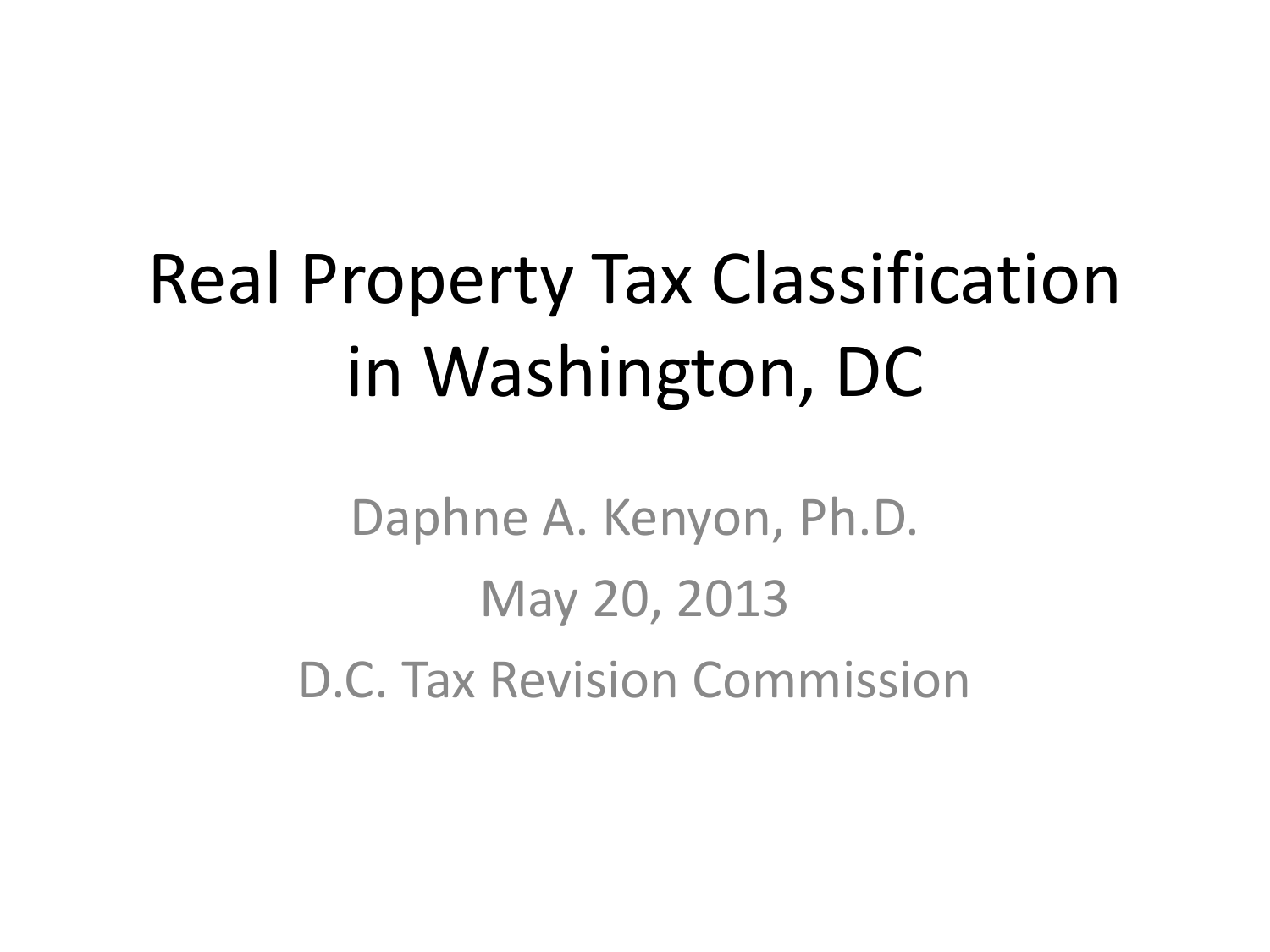## Current Classification System

- Class 1: Residential property
	- taxed at \$ 0.85 per \$100 of assessed value, after subtracting the homestead exemption (valued at \$69,350 in 2013) from each home's assessed value
- Class 2: Non-residential property including vacant land
	- taxed at \$1.65 per \$100 of assessed value for the first \$3 million in assessed value
	- \$1.85 per \$100 for amounts over \$3 million
- Class 3: Vacant buildings
	- taxed at \$5 per \$100 of assessed value
- Class 4: Blighted buildings
	- taxed at \$10 per \$100 of assessed value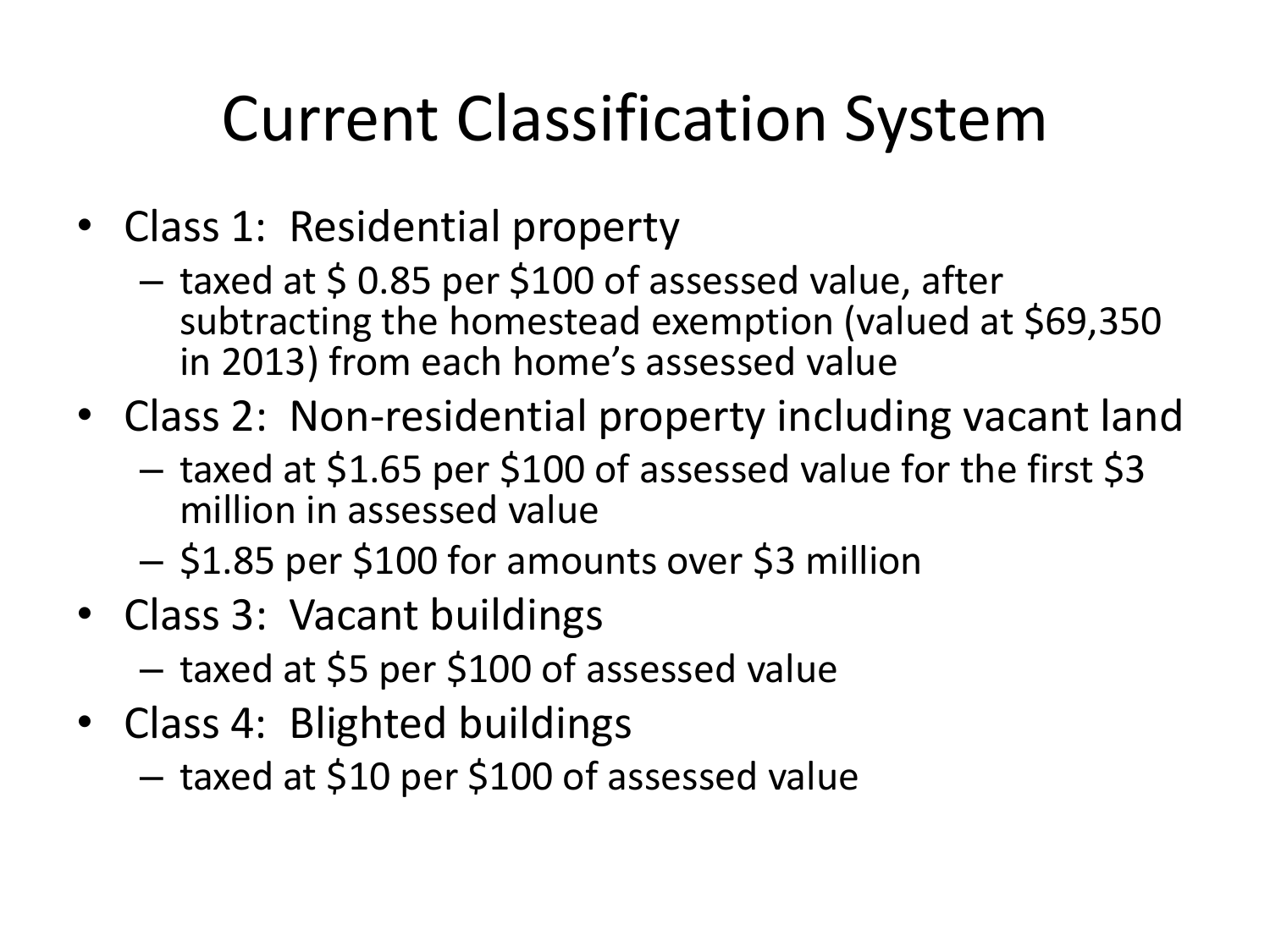#### Real Property Tax Classification in the United States, 2012



#### Source: Sexton, 2012

Notes:

New York City has a classified property tax system with two assessment ratio classes and four tax rate classes. Cook County, Illinois taxes three classes of property using different assessment ratios.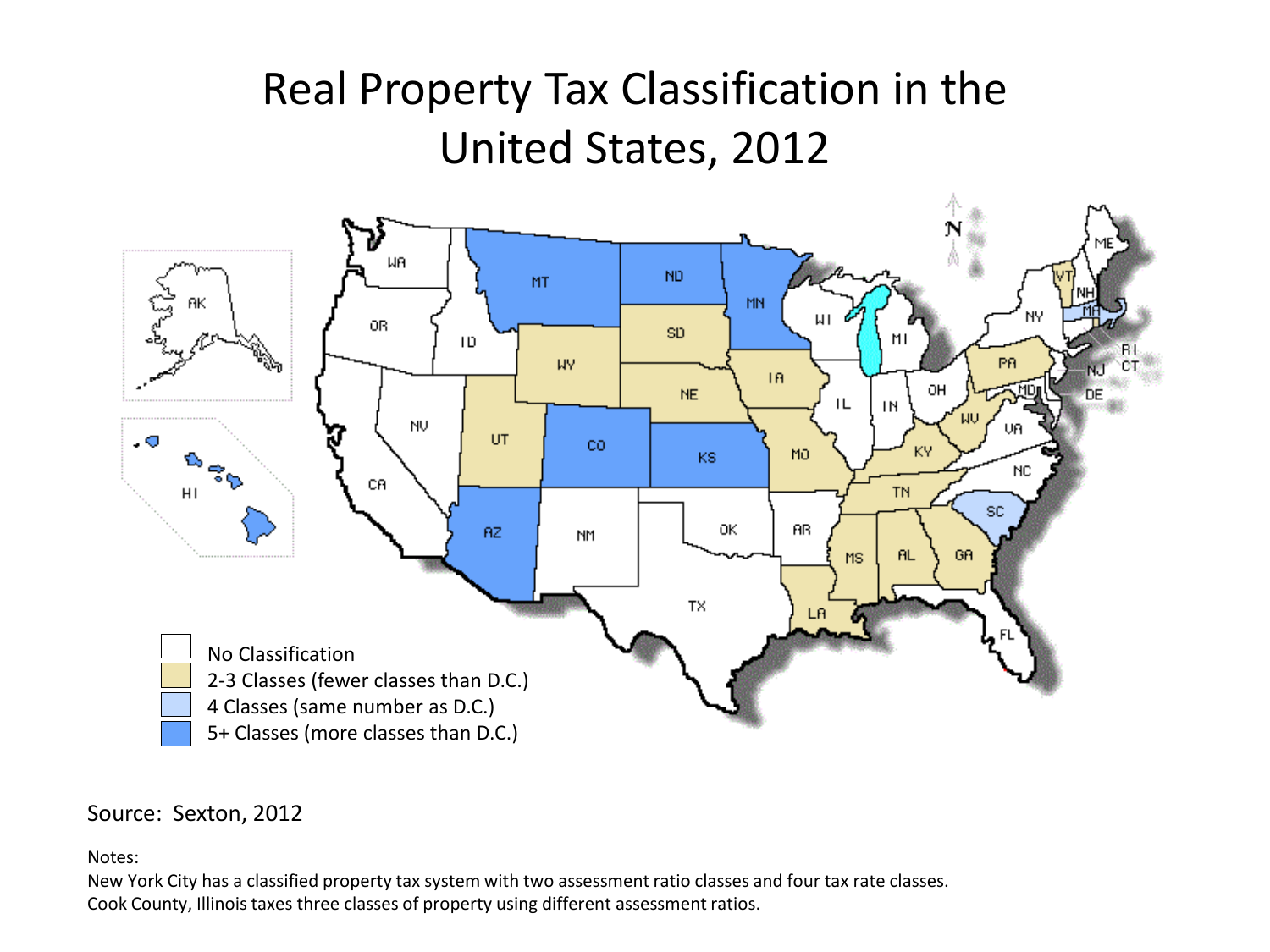#### Number of D.C. Real Property Tax Classes by Year, 1976-2012

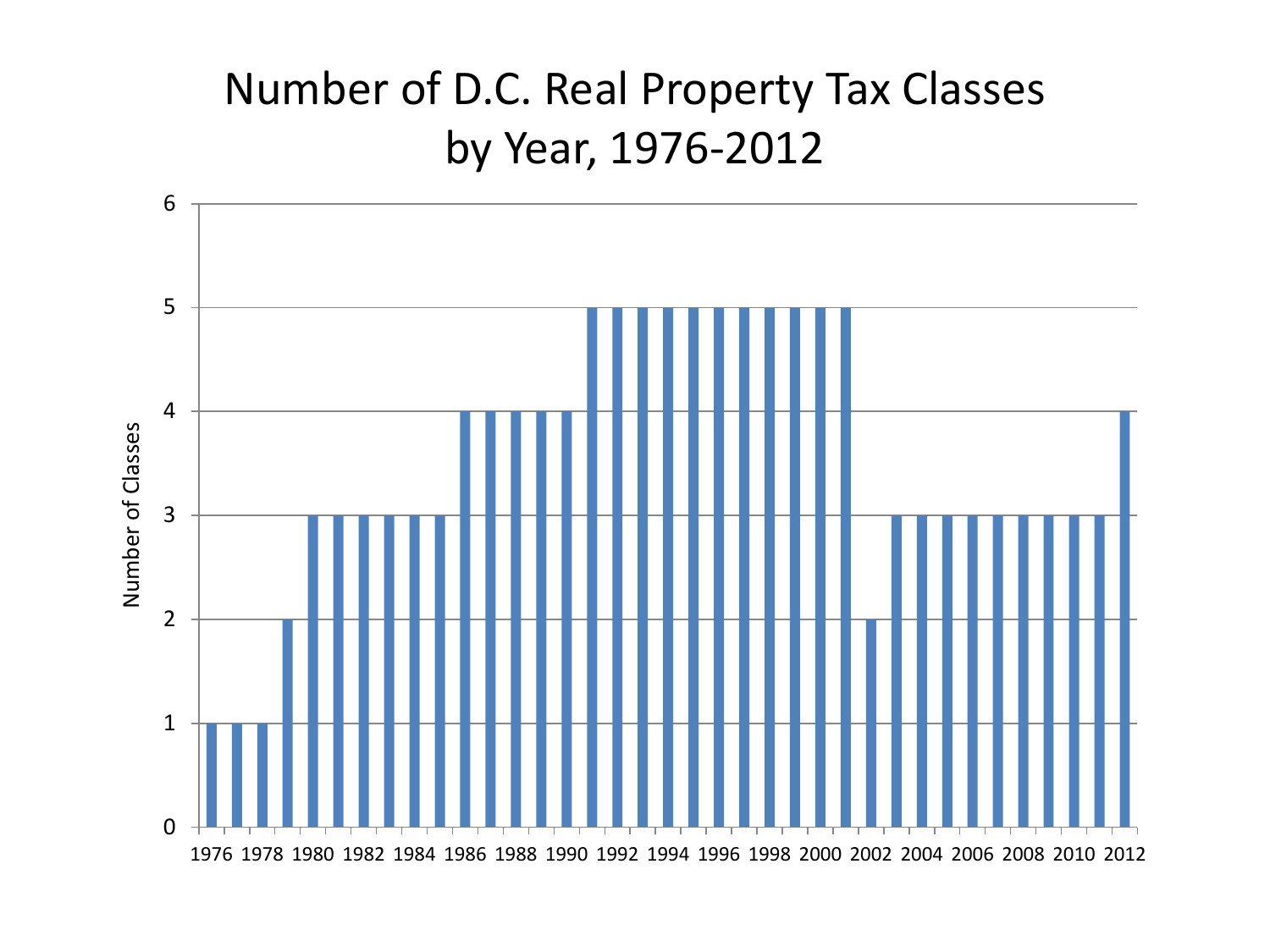#### Ratio of Commercial to Residential Real Property Tax Rates in D.C. by Year, 1976-2012

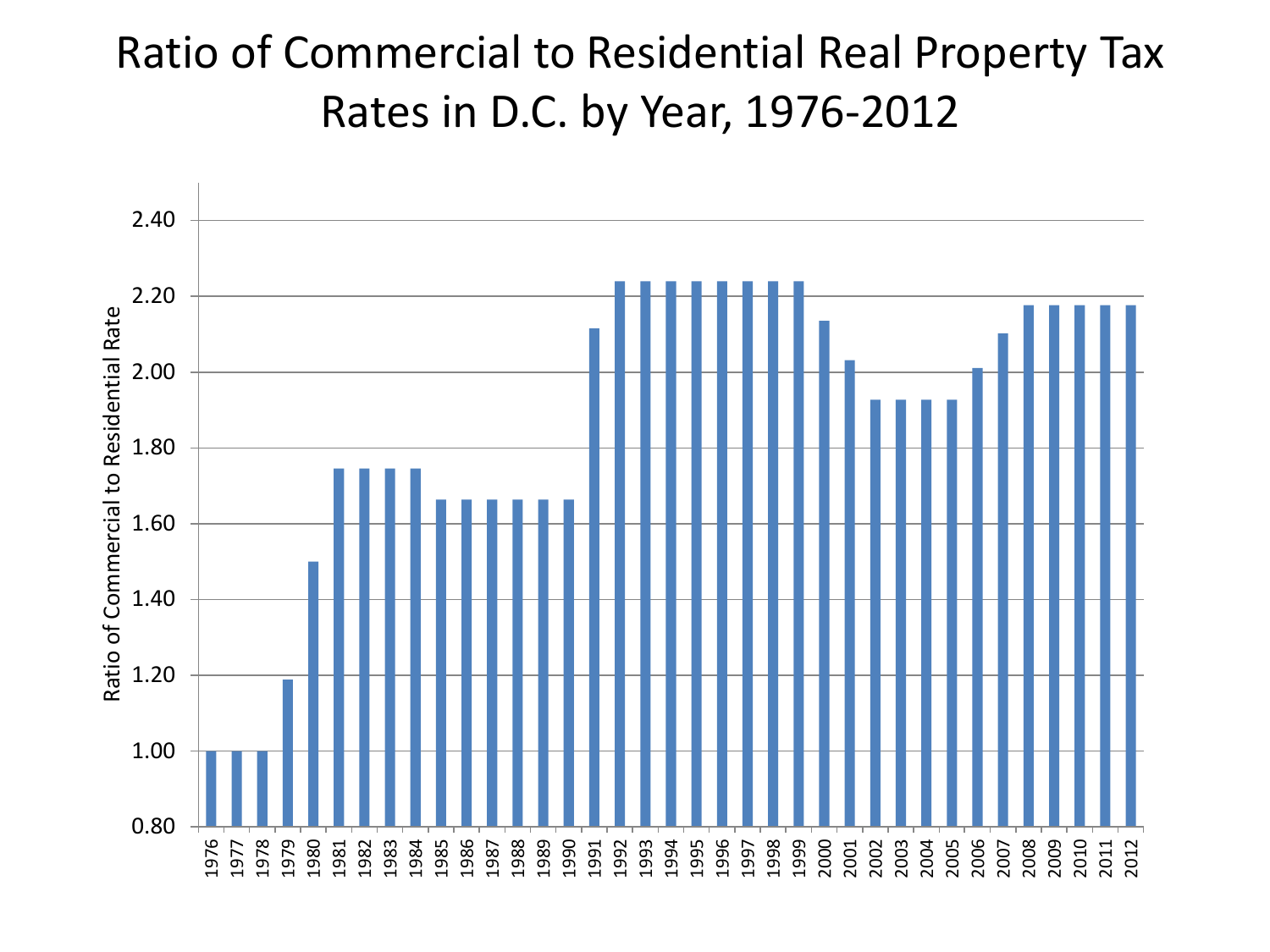### Real Property Assessed Value and Tax Liability by Class, FY 2012

| <b>Class</b>                           | <b>Percent of</b><br><b>Assessed Value</b> | <b>Percent of Tax</b><br>Liability |
|----------------------------------------|--------------------------------------------|------------------------------------|
| <b>Class 1 (Residential)</b>           | 55.3%                                      | 32.8%                              |
| Homestead                              | 23.8%                                      | 12.7%                              |
| <b>Non-Senior</b>                      | 19.9%                                      | 11.7%                              |
| Senior                                 | 3.9%                                       | 1.0%                               |
| Non-Homestead                          | 7.7%                                       | 5.4%                               |
| <b>Class 2 (Commercial/Industrial)</b> | 44.4%                                      | 66.0%                              |
| <b>Class 3 (Vacant Buildings)</b>      | 0.2%                                       | 0.6%                               |
| Residential                            | 0.2%                                       | 0.6%                               |
| Commercial                             | 0.0%                                       | 0.1%                               |
| <b>Class 4 (Blighted Buildings)</b>    | 0.1%                                       | 0.6%                               |
| Residential                            | 0.1%                                       | 0.5%                               |
| Commercial                             | 0.0%                                       | 0.1%                               |
| <b>Total</b>                           | 100%                                       | 100%                               |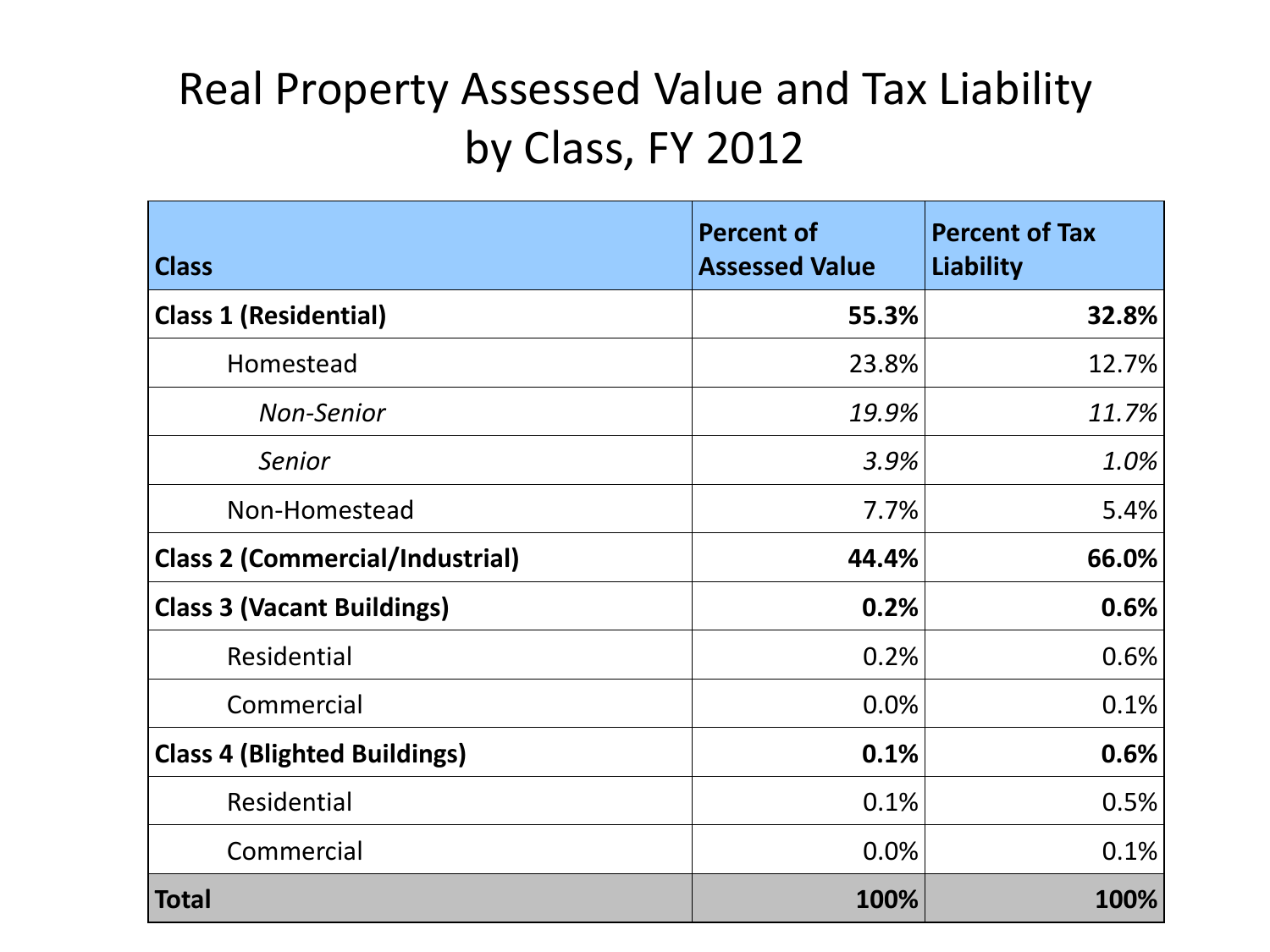#### Ratio of Commercial to Residential Effective Tax Rate, Selected Cities, 2011

| <b>City</b>                 | <b>Classified Property</b><br><b>Tax System</b> | <b>Ratio of Commercial to</b><br><b>Residential ETR</b> |
|-----------------------------|-------------------------------------------------|---------------------------------------------------------|
| New York                    | Yes                                             | 6.040                                                   |
| <b>Boston</b>               | Yes                                             | 3.509                                                   |
| Denver                      | Yes                                             | 3.465                                                   |
| <b>District of Columbia</b> | <b>Yes</b>                                      | 2.280                                                   |
| Minneapolis                 | Yes                                             | 1.991                                                   |
| Chicago                     | Yes                                             | 1.889                                                   |
| Atlanta                     | Yes                                             | 1.799                                                   |
| Philadelphia                | Yes                                             | 1.509                                                   |
| Houston                     | <b>No</b>                                       | 1.220                                                   |
| Los Angeles                 | <b>No</b>                                       | 1.025                                                   |
| Seattle                     | <b>No</b>                                       | 1.000                                                   |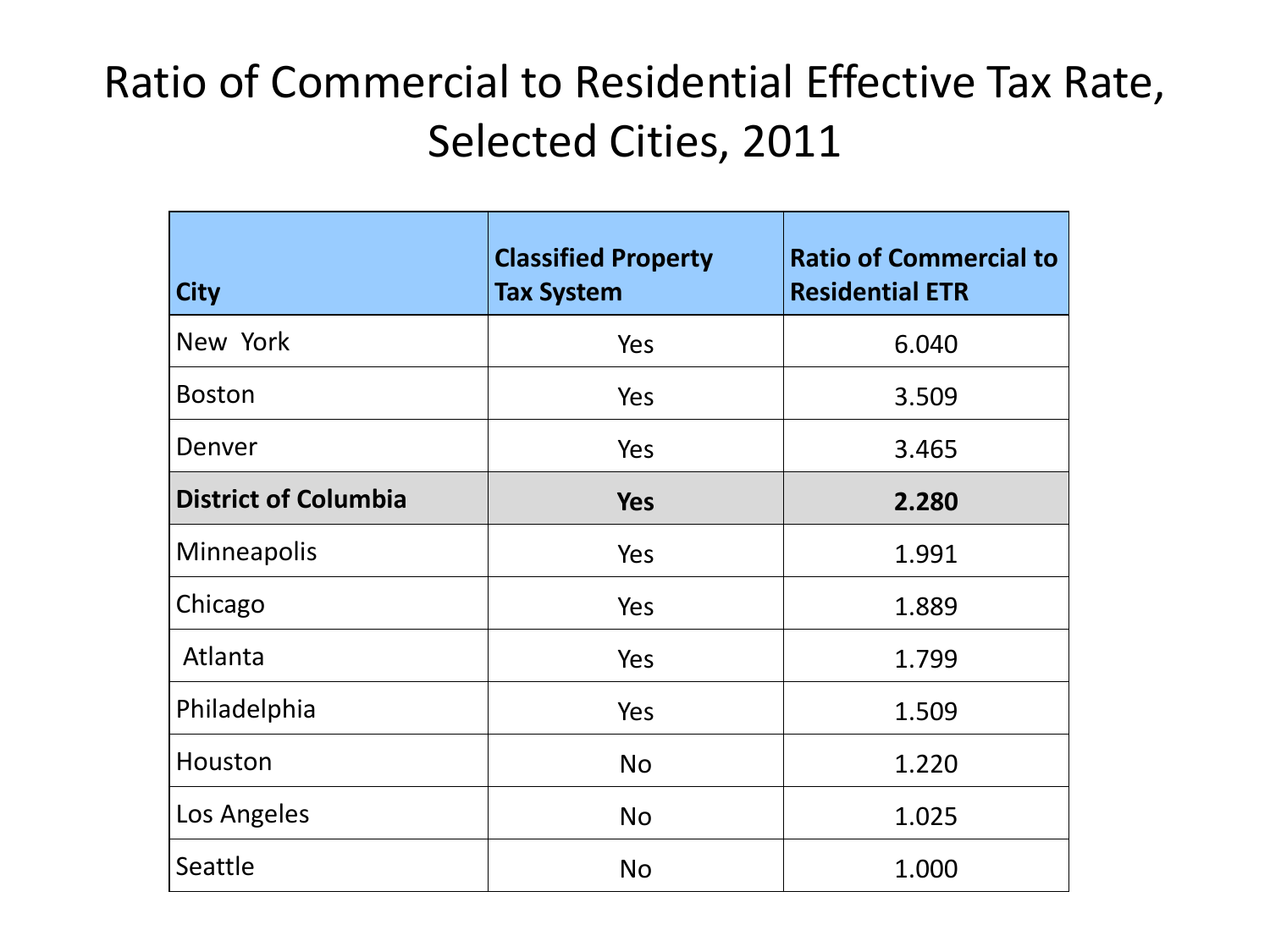#### Real Property Tax Percentage Rates for Commercial Property, D.C. and Neighboring Jurisdictions, 1991-2012

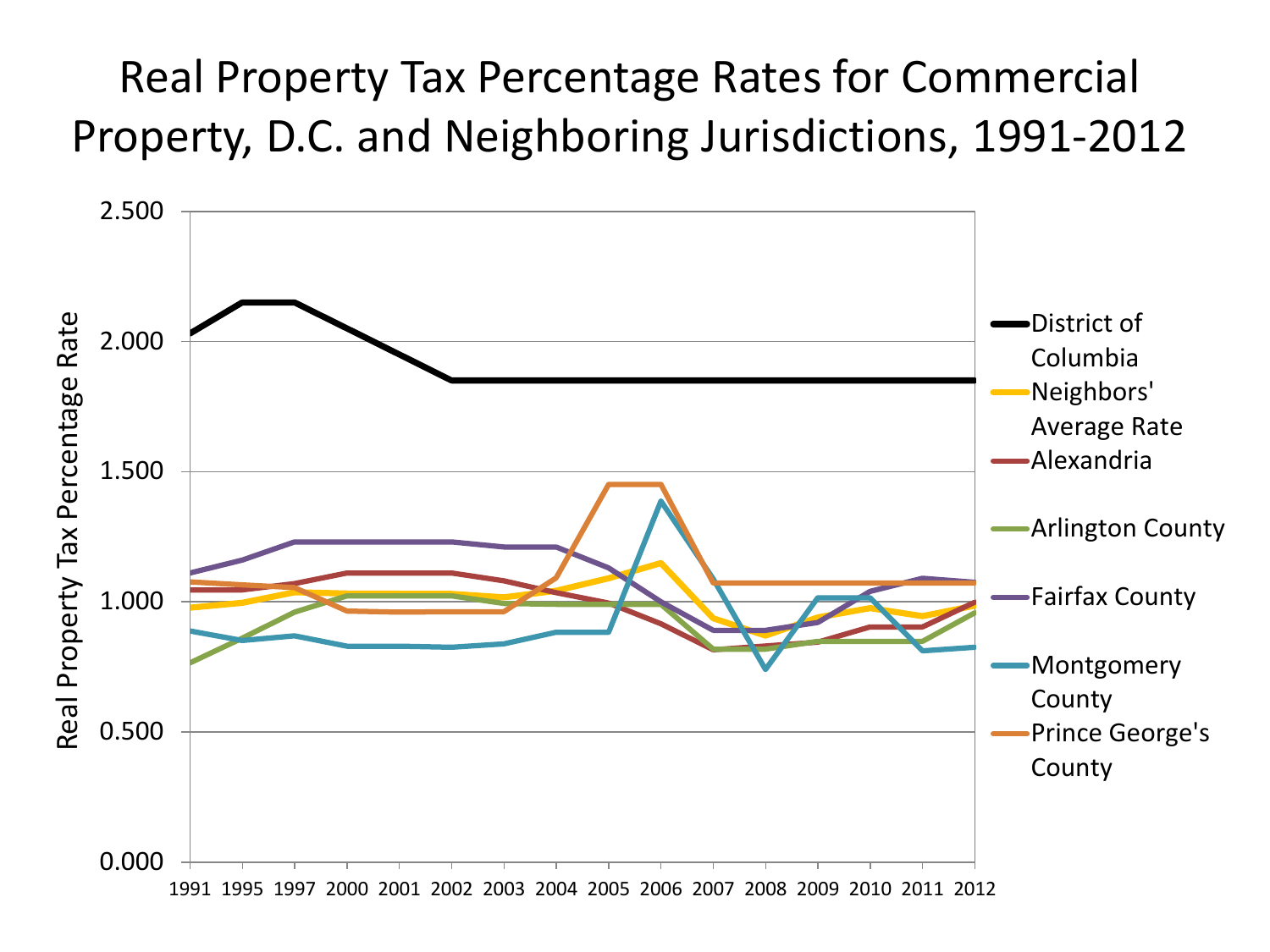### Key Issues

#### • **Classes 3 and 4**

- Provide an incentive for property owners to fix blighted buildings and use vacant buildings
- Yet these unique classes add complexity to the District's property tax system
- **Class 2**
	- Allows the District to export DC taxes to non-DC residents
	- Yet taxing commercial properties at a significantly higher rate than DC neighbors will put the District at a competitive disadvantage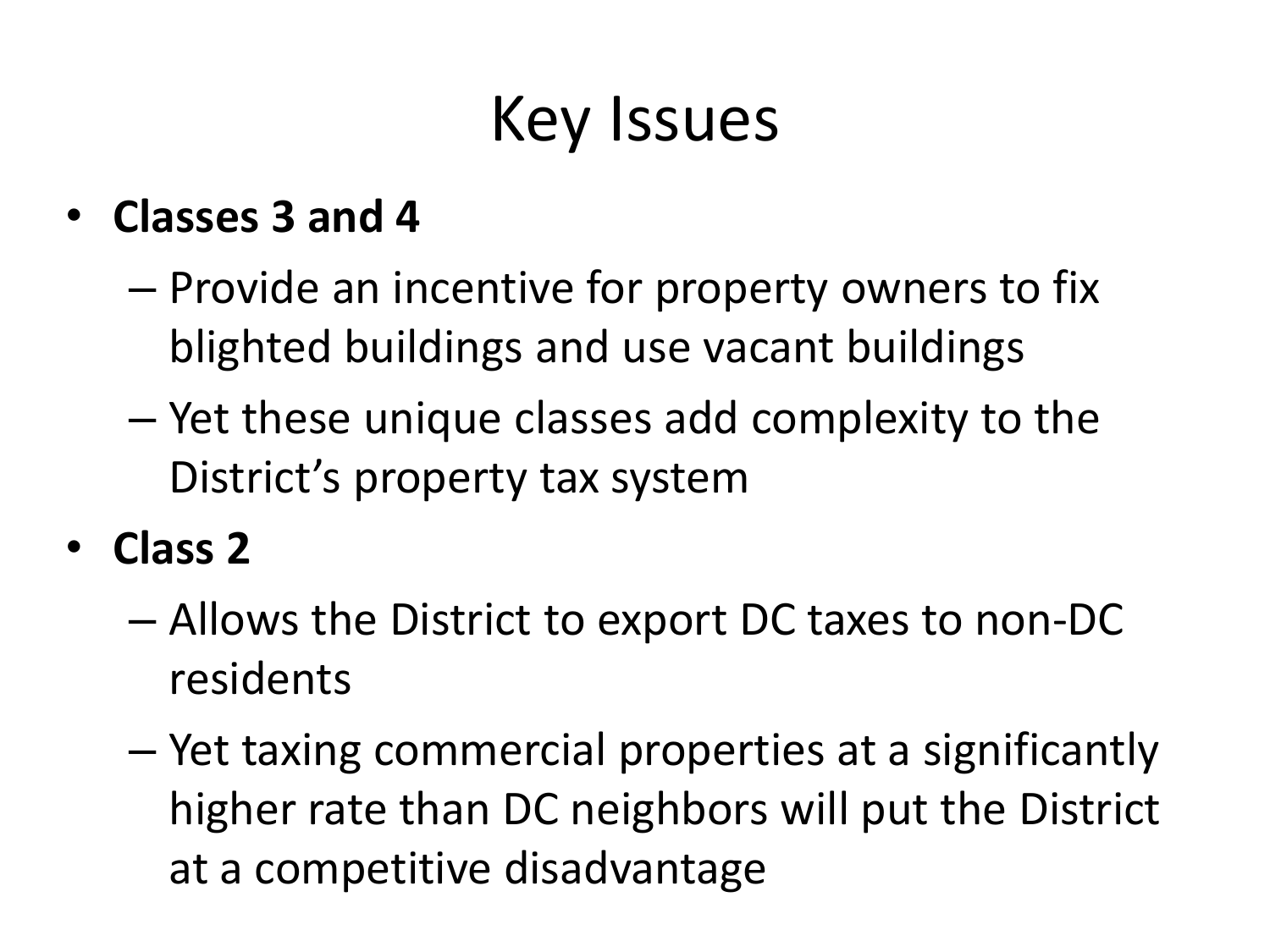### • **Status Quo**

Maintain the current property tax classification structure and rates.

• **Reduce Class 2 Tax Rate Relative to Class 1 Tax Rate**  At present the top commercial tax rate is over twice that for residential properties - over time that differential could be decreased by lowering the tax rate for class 2 property.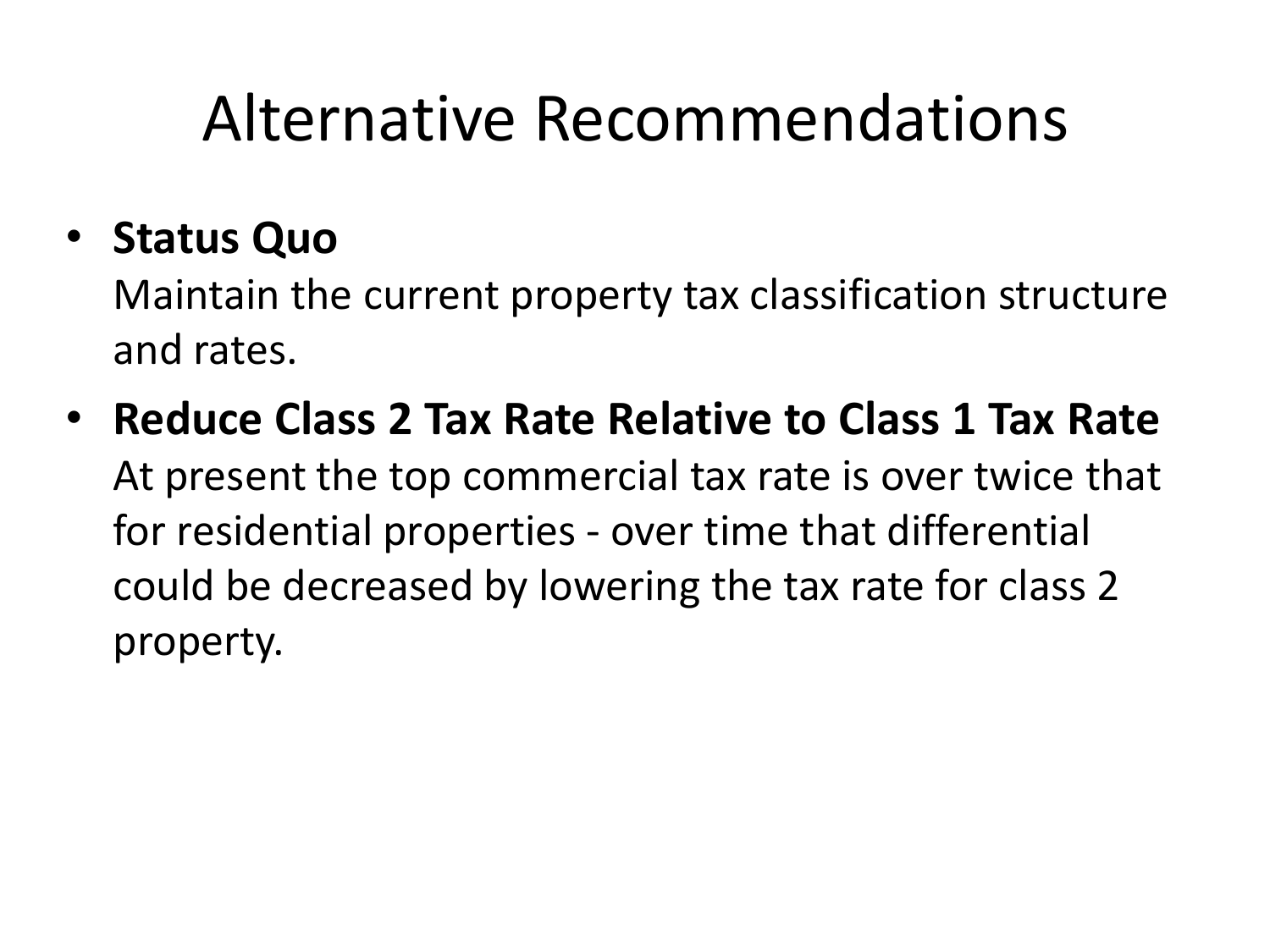- **Reduce Class 2 Tax Rate and Increase Class 1 Tax Rate** At present the top commercial tax rate is over twice that for residential properties. Compared to neighboring jurisdictions, the District's residential property tax rate is low and its commercial property tax rate is high.
- **Reduce Class 2 Tax Rate Relative to Class 1 Tax Rate, Financed by Reducing Property Tax Incentives**  Rather than differentially providing property tax abatements, this would provide an across the board tax reduction for all commercial development.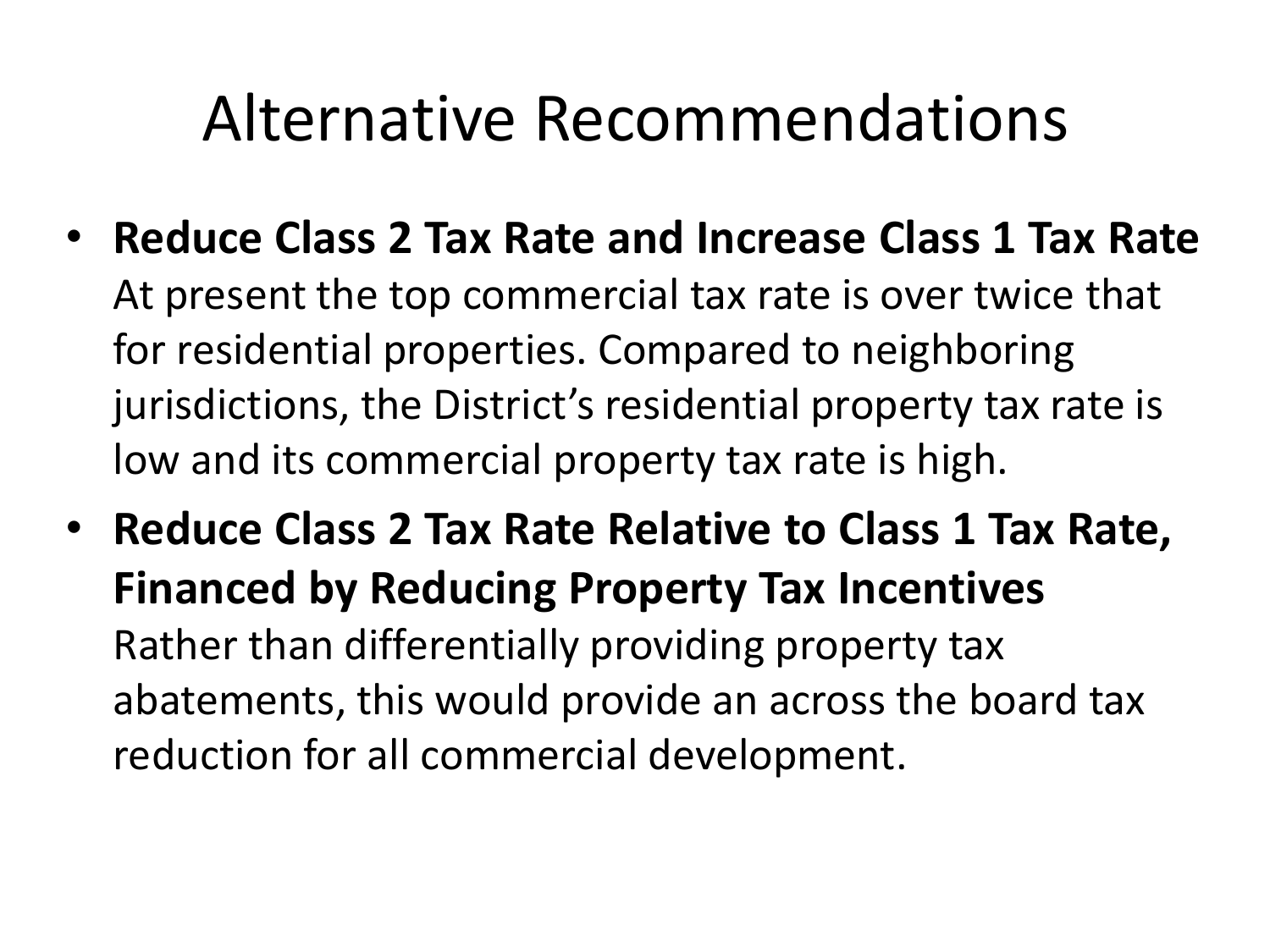#### • **Eliminate Classes 3 and 4**

Residential properties now in Classes 3 or 4 would now revert to Class 1 and commercial properties would revert to Class 2. The 1,213 properties now in these classes could be given an alternative incentive to repair and rent their properties.

• **Eliminate Class 3 and Lower the Tax Rate for Class 4 to the Current Rate for Class 3**

The District could, through an alternative system, provide an incentive for owners of the 817 properties now in this class to rent their properties.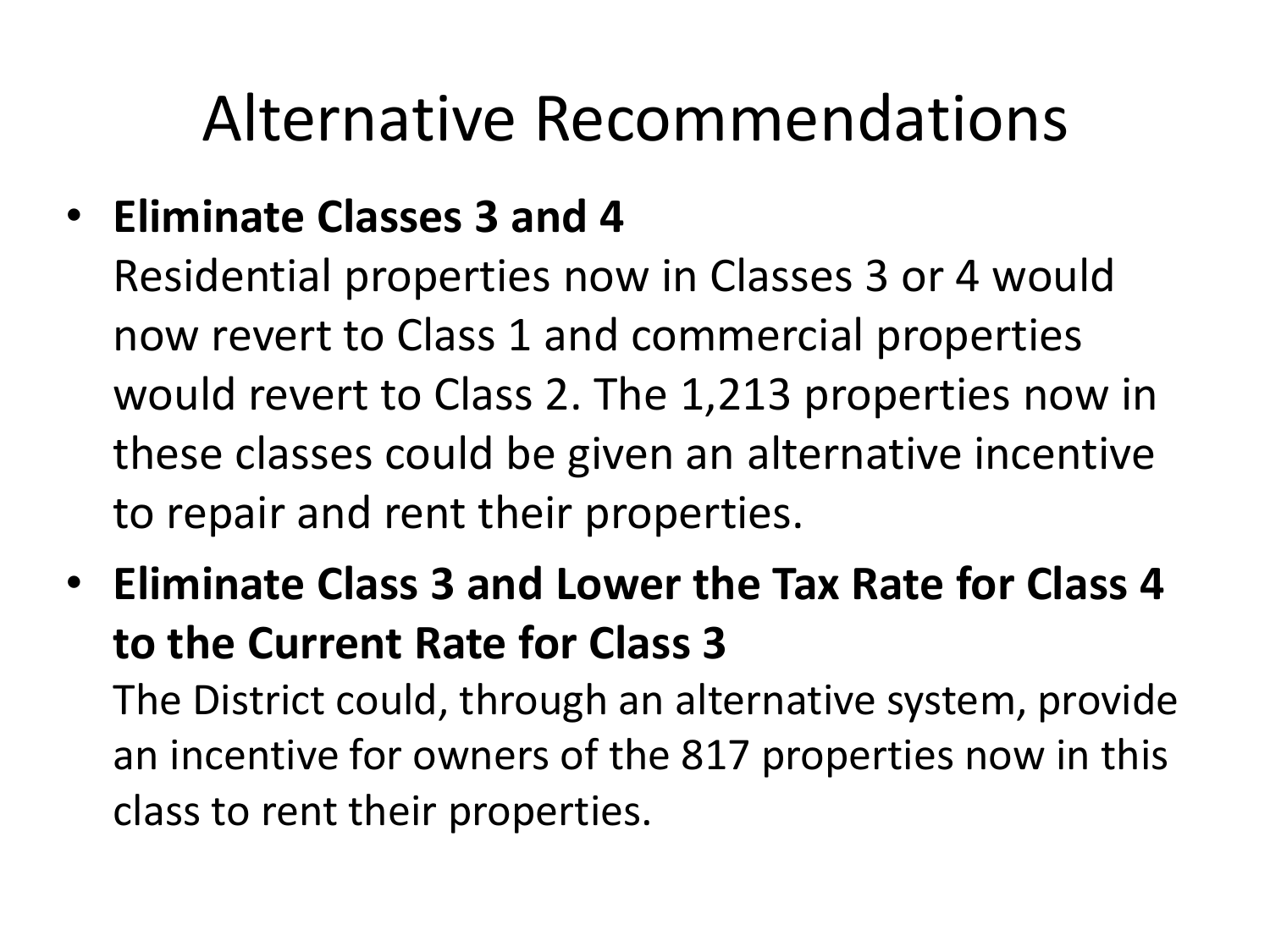#### • **Eliminate Class 4**

The district could, through an alternative system, provide an incentive for the rehabilitation of 342 blighted properties now included in Class 4.

• **Phase in the \$10/\$100 Tax Rate on Class 4** The tax rate on Class 4 property is so high than many consider it confiscatory. If the tax were phased in so that a Class 4 property faced a tax rate that increased by 1-2 percentage points per year, the same incentive for property redevelopment might be exerted, and taxpayers may view it as more fair.